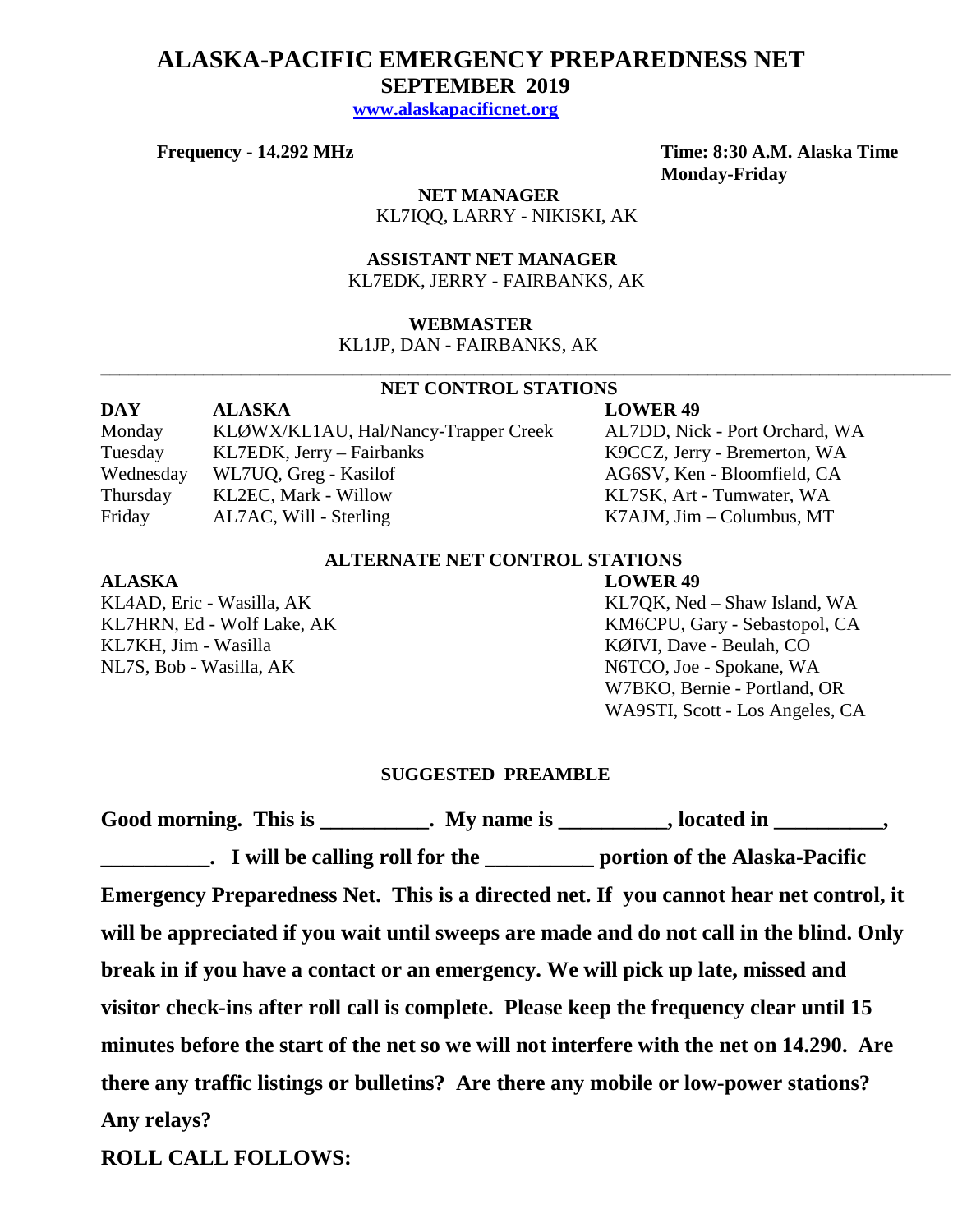|                              | <b>LOWER 49 - SEPTEMBER 2019</b> |                     | <b>DATE</b> | <b>DATE</b> | <b>DATE</b> | <b>DATE</b> | <b>DATE</b> | <b>DATE</b> |
|------------------------------|----------------------------------|---------------------|-------------|-------------|-------------|-------------|-------------|-------------|
|                              |                                  |                     |             |             |             |             |             |             |
| KJ6LJK                       | Richard                          | Angels Camp, CA     |             |             |             |             |             |             |
| N6TEZ                        | Al                               | Anza, CA            |             |             |             |             |             |             |
|                              |                                  |                     |             |             |             |             |             |             |
| KL7HM                        | Hugh                             | Apache Junction, AZ |             |             |             |             |             |             |
| $\ensuremath{\mathsf{N7GK}}$ | Gary                             | Ashland, OR         |             |             |             |             |             |             |
|                              |                                  |                     |             |             |             |             |             |             |
| W7ZF                         | Herb                             | Bellevue, WA        |             |             |             |             |             |             |
| KØIVI                        | Dave                             | Beulah, CO          |             |             |             |             |             |             |
|                              |                                  |                     |             |             |             |             |             |             |
| AG6SV                        | Ken                              | Bloomfield, CA      |             |             |             |             |             |             |
| K9CCZ                        | Jerry                            | Bremerton, WA       |             |             |             |             |             |             |
|                              |                                  |                     |             |             |             |             |             |             |
| K7AJM                        | Jim                              | Columbus, MT        |             |             |             |             |             |             |
| K7OOS                        | Harold                           | Coos Bay, OR        |             |             |             |             |             |             |
|                              |                                  |                     |             |             |             |             |             |             |
| W7BBA                        | $\text{Jim}`$                    | Cottage Grove, OR   |             |             |             |             |             |             |
| VE6NL                        | Neal                             | Empress, AB         |             |             |             |             |             |             |
|                              |                                  |                     |             |             |             |             |             |             |
| W7RMH                        | Rick                             | Everett, WA         |             |             |             |             |             |             |
| W7ADB                        | John                             | Federal Way, WA     |             |             |             |             |             |             |
|                              |                                  |                     |             |             |             |             |             |             |
| AF7MU                        | Rusty                            | Florence, OR        |             |             |             |             |             |             |
| KA6WAG                       | Robert                           | Florence, OR        |             |             |             |             |             |             |
|                              |                                  |                     |             |             |             |             |             |             |
| K7LWF                        | Lyman                            | Gig Harbor, WA      |             |             |             |             |             |             |
| AL1R                         | Jim                              | Indianola, WA       |             |             |             |             |             |             |
|                              |                                  |                     |             |             |             |             |             |             |
| W7ISP                        | Mike                             | Ione, WA            |             |             |             |             |             |             |
| KK7HK                        | Tom                              | Lebanon, OR         |             |             |             |             |             |             |
|                              |                                  |                     |             |             |             |             |             |             |
| W7DRT                        | Don                              | Longbranch, WA      |             |             |             |             |             |             |
|                              |                                  |                     |             |             |             |             |             |             |
| WA9STI                       | Scott                            | Los Angeles, CA     |             |             |             |             |             |             |

 $\overline{\mathcal{N}}$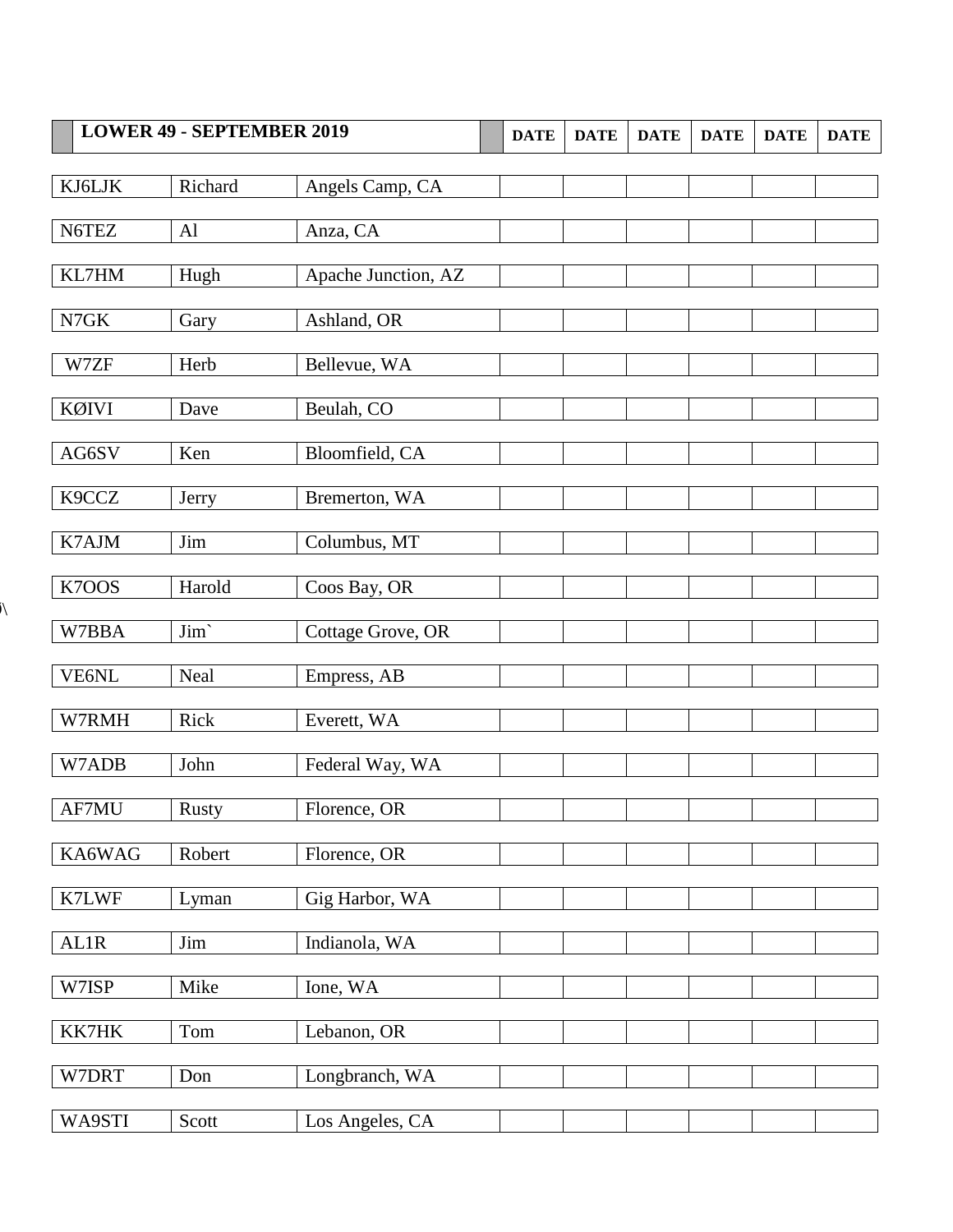| KA7ZEM                             | Jerry        | Mesa, AZ           |  |  |  |
|------------------------------------|--------------|--------------------|--|--|--|
| AL7KV                              | Phil         | Olympia, WA        |  |  |  |
| N6BOW                              | Doug         | Paradise, CA       |  |  |  |
| KF7RCO                             | Roeland      | Phoenix, AZ        |  |  |  |
|                                    | Bob          |                    |  |  |  |
| K6YBV                              |              | Placerville, CA    |  |  |  |
| $\ensuremath{\text{N7}\text{ILZ}}$ | Vern         | Portland, OR       |  |  |  |
| W7BKO                              | Bernie       | Portland, OR       |  |  |  |
| VE7OFA                             | Robert       | Port Alberni, BC   |  |  |  |
| AL7DD                              | <b>Nick</b>  | Port Orchard, WA   |  |  |  |
| KB7PYF                             | Charlie      | Poulsbo, WA        |  |  |  |
| <b>NØRYK</b>                       | <b>Jack</b>  | Prineville, OR     |  |  |  |
|                                    |              |                    |  |  |  |
| KX6Q                               | Les          | Redding, CA        |  |  |  |
| K7GU                               | Karl         | Santa, ID          |  |  |  |
| K7SK                               | <b>Steve</b> | Seattle, WA        |  |  |  |
| KM6CPU                             | Gary         | Sebastopol, CA     |  |  |  |
| KL7QK                              | Ned          | Shaw Island, WA    |  |  |  |
| N6TCO                              | Joe          | Spokane, WA        |  |  |  |
| AK7YT                              | Glenn        | Stockton, CA       |  |  |  |
|                                    |              |                    |  |  |  |
| WA6PWP                             | Bill         | Stockton, CA       |  |  |  |
| KL7SK                              | Art          | Tumwater, WA       |  |  |  |
| $\text{KL7LL}$                     | John         | Valley, WA         |  |  |  |
| <b>KA7ZQW</b>                      | Terry        | Vancouver, WA      |  |  |  |
| W6SGJ                              | Dick         | Vancouver, WA      |  |  |  |
| W7UMX                              | <b>MARS</b>  | Whidbey Island, WA |  |  |  |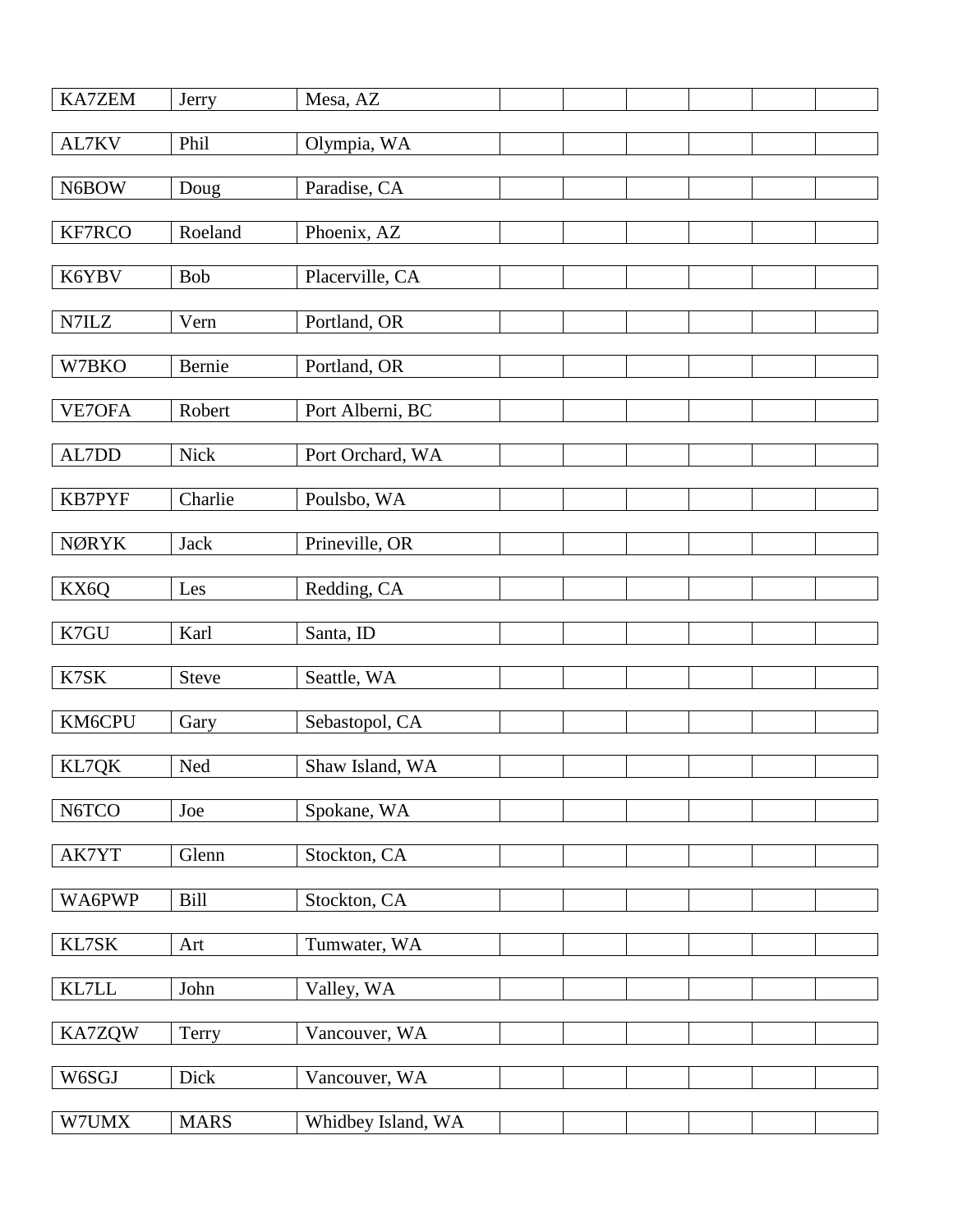| W9JDW | $\mathbf{r}$<br>$\text{J}$ <sub>1</sub> m | Washington, IN                    |  |  |  |
|-------|-------------------------------------------|-----------------------------------|--|--|--|
|       |                                           |                                   |  |  |  |
| AL7D  | Dave                                      | $\mathbf{v}$<br>-<br>∨uma.<br>AZ. |  |  |  |

|                                             | <b>SOUTH-49 TOTAL</b>       |  |  |  |
|---------------------------------------------|-----------------------------|--|--|--|
|                                             |                             |  |  |  |
| <b>TOTAL CHECK-INS (INCLUDING VISITORS)</b> |                             |  |  |  |
|                                             |                             |  |  |  |
|                                             | <b>TOTAL FORMAL TRAFFIC</b> |  |  |  |

|                |             | VISITORS - SEPTEMBER 2019 - LOWER 49 | <b>DATE</b> | <b>DATE</b> | <b>DATE</b> | <b>DATE</b> | <b>DATE</b> | <b>DATE</b> |
|----------------|-------------|--------------------------------------|-------------|-------------|-------------|-------------|-------------|-------------|
| <b>STATION</b> | <b>NAME</b> | <b>LOCATION</b>                      |             |             |             |             |             |             |
|                |             |                                      |             |             |             |             |             |             |
|                |             |                                      |             |             |             |             |             |             |
|                |             |                                      |             |             |             |             |             |             |
|                |             |                                      |             |             |             |             |             |             |
|                |             |                                      |             |             |             |             |             |             |
|                |             |                                      |             |             |             |             |             |             |
|                |             |                                      |             |             |             |             |             |             |
|                |             |                                      |             |             |             |             |             |             |
|                |             |                                      |             |             |             |             |             |             |
|                |             |                                      |             |             |             |             |             |             |
|                |             |                                      |             |             |             |             |             |             |
|                |             |                                      |             |             |             |             |             |             |
|                |             |                                      |             |             |             |             |             |             |
|                |             |                                      |             |             |             |             |             |             |
|                |             |                                      |             |             |             |             |             |             |
|                |             |                                      |             |             |             |             |             |             |
|                |             |                                      |             |             |             |             |             |             |
|                |             |                                      |             |             |             |             |             |             |
|                |             |                                      |             |             |             |             |             |             |
|                |             |                                      |             |             |             |             |             |             |
|                |             |                                      |             |             |             |             |             |             |
|                |             |                                      |             |             |             |             |             |             |
|                |             |                                      |             |             |             |             |             |             |
|                |             |                                      |             |             |             |             |             |             |
|                |             |                                      |             |             |             |             |             |             |
|                |             |                                      |             |             |             |             |             |             |
|                |             |                                      |             |             |             |             |             |             |
|                |             |                                      |             |             |             |             |             |             |
|                |             |                                      |             |             |             |             |             |             |
|                |             |                                      |             |             |             |             |             |             |
|                |             |                                      |             |             |             |             |             |             |
|                |             |                                      |             |             |             |             |             |             |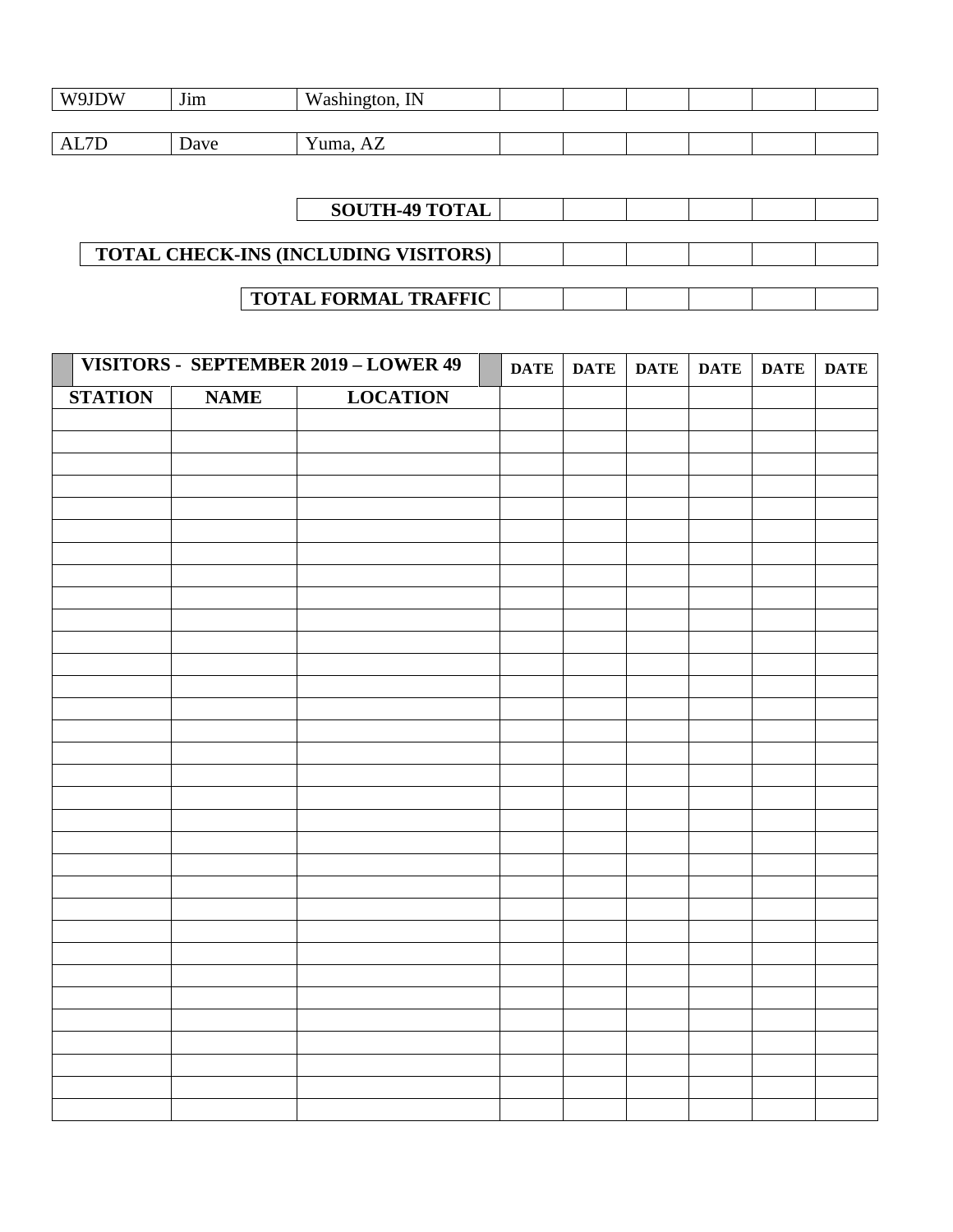| <b>STATION</b><br><b>NAME</b><br><b>LOCATION</b><br>KL7ICB<br>John<br>Anchorage, AK<br>KL7QZ<br>Anchorage, AK<br>John<br>KL7YK<br>Anchorage, AK<br>Ron<br>Bethel, AK<br>KL4QG<br>Joe<br>KL2EC<br>Mark<br>Caswell Lakes, AK<br>KL2GS<br>Central, AK<br>Mac<br><b>ALØU</b><br>Council, AK<br>Art<br><b>KLØHI</b><br>Council, AK<br>Claudia<br><b>Excursion Inlet, AK</b><br>AL7AQ<br><b>Bruce</b><br>KL7WJ<br>Debbie<br>Excursion Inlet, AK<br>AL7Y<br>Fairbanks, AK<br>Scott<br>KG5MIO<br><b>Nick</b><br>Fairbanks, AK<br>KL7EBF<br>Fairbanks, AK<br>Bob<br>KL7EDK<br>Fairbanks, AK<br>Jerry<br><b>KL7FQQ</b><br>Rose<br>Fairbanks, AK<br>WL7GX<br>Fairbanks, AK<br>Jerry<br>KL2PM<br>Glacier View, AK<br>Rick<br>KL2UH<br>Ernie<br>Gustavus, AK<br>KL7YXF<br>Haines, AK<br>Lynn<br>NL7WK<br>Homer, AK<br>Tom<br>Debbie<br>WL7FH<br>Homer, AK<br>AL5G<br>Juneau, AK<br>Robert<br><b>KLØQZ</b><br>Glenn<br>Juneau, AK | <b>ALASKA - SEPTEMBER 2019</b> | <b>DATE</b> | <b>DATE</b> | <b>DATE</b> | <b>DATE</b> | <b>DATE</b> | <b>DATE</b> |
|---------------------------------------------------------------------------------------------------------------------------------------------------------------------------------------------------------------------------------------------------------------------------------------------------------------------------------------------------------------------------------------------------------------------------------------------------------------------------------------------------------------------------------------------------------------------------------------------------------------------------------------------------------------------------------------------------------------------------------------------------------------------------------------------------------------------------------------------------------------------------------------------------------------------|--------------------------------|-------------|-------------|-------------|-------------|-------------|-------------|
|                                                                                                                                                                                                                                                                                                                                                                                                                                                                                                                                                                                                                                                                                                                                                                                                                                                                                                                     |                                |             |             |             |             |             |             |
|                                                                                                                                                                                                                                                                                                                                                                                                                                                                                                                                                                                                                                                                                                                                                                                                                                                                                                                     |                                |             |             |             |             |             |             |
|                                                                                                                                                                                                                                                                                                                                                                                                                                                                                                                                                                                                                                                                                                                                                                                                                                                                                                                     |                                |             |             |             |             |             |             |
|                                                                                                                                                                                                                                                                                                                                                                                                                                                                                                                                                                                                                                                                                                                                                                                                                                                                                                                     |                                |             |             |             |             |             |             |
|                                                                                                                                                                                                                                                                                                                                                                                                                                                                                                                                                                                                                                                                                                                                                                                                                                                                                                                     |                                |             |             |             |             |             |             |
|                                                                                                                                                                                                                                                                                                                                                                                                                                                                                                                                                                                                                                                                                                                                                                                                                                                                                                                     |                                |             |             |             |             |             |             |
|                                                                                                                                                                                                                                                                                                                                                                                                                                                                                                                                                                                                                                                                                                                                                                                                                                                                                                                     |                                |             |             |             |             |             |             |
|                                                                                                                                                                                                                                                                                                                                                                                                                                                                                                                                                                                                                                                                                                                                                                                                                                                                                                                     |                                |             |             |             |             |             |             |
|                                                                                                                                                                                                                                                                                                                                                                                                                                                                                                                                                                                                                                                                                                                                                                                                                                                                                                                     |                                |             |             |             |             |             |             |
|                                                                                                                                                                                                                                                                                                                                                                                                                                                                                                                                                                                                                                                                                                                                                                                                                                                                                                                     |                                |             |             |             |             |             |             |
|                                                                                                                                                                                                                                                                                                                                                                                                                                                                                                                                                                                                                                                                                                                                                                                                                                                                                                                     |                                |             |             |             |             |             |             |
|                                                                                                                                                                                                                                                                                                                                                                                                                                                                                                                                                                                                                                                                                                                                                                                                                                                                                                                     |                                |             |             |             |             |             |             |
|                                                                                                                                                                                                                                                                                                                                                                                                                                                                                                                                                                                                                                                                                                                                                                                                                                                                                                                     |                                |             |             |             |             |             |             |
|                                                                                                                                                                                                                                                                                                                                                                                                                                                                                                                                                                                                                                                                                                                                                                                                                                                                                                                     |                                |             |             |             |             |             |             |
|                                                                                                                                                                                                                                                                                                                                                                                                                                                                                                                                                                                                                                                                                                                                                                                                                                                                                                                     |                                |             |             |             |             |             |             |
|                                                                                                                                                                                                                                                                                                                                                                                                                                                                                                                                                                                                                                                                                                                                                                                                                                                                                                                     |                                |             |             |             |             |             |             |
|                                                                                                                                                                                                                                                                                                                                                                                                                                                                                                                                                                                                                                                                                                                                                                                                                                                                                                                     |                                |             |             |             |             |             |             |
|                                                                                                                                                                                                                                                                                                                                                                                                                                                                                                                                                                                                                                                                                                                                                                                                                                                                                                                     |                                |             |             |             |             |             |             |
|                                                                                                                                                                                                                                                                                                                                                                                                                                                                                                                                                                                                                                                                                                                                                                                                                                                                                                                     |                                |             |             |             |             |             |             |
|                                                                                                                                                                                                                                                                                                                                                                                                                                                                                                                                                                                                                                                                                                                                                                                                                                                                                                                     |                                |             |             |             |             |             |             |
|                                                                                                                                                                                                                                                                                                                                                                                                                                                                                                                                                                                                                                                                                                                                                                                                                                                                                                                     |                                |             |             |             |             |             |             |
|                                                                                                                                                                                                                                                                                                                                                                                                                                                                                                                                                                                                                                                                                                                                                                                                                                                                                                                     |                                |             |             |             |             |             |             |
|                                                                                                                                                                                                                                                                                                                                                                                                                                                                                                                                                                                                                                                                                                                                                                                                                                                                                                                     |                                |             |             |             |             |             |             |
|                                                                                                                                                                                                                                                                                                                                                                                                                                                                                                                                                                                                                                                                                                                                                                                                                                                                                                                     |                                |             |             |             |             |             |             |
|                                                                                                                                                                                                                                                                                                                                                                                                                                                                                                                                                                                                                                                                                                                                                                                                                                                                                                                     |                                |             |             |             |             |             |             |
|                                                                                                                                                                                                                                                                                                                                                                                                                                                                                                                                                                                                                                                                                                                                                                                                                                                                                                                     |                                |             |             |             |             |             |             |
|                                                                                                                                                                                                                                                                                                                                                                                                                                                                                                                                                                                                                                                                                                                                                                                                                                                                                                                     |                                |             |             |             |             |             |             |
|                                                                                                                                                                                                                                                                                                                                                                                                                                                                                                                                                                                                                                                                                                                                                                                                                                                                                                                     |                                |             |             |             |             |             |             |
|                                                                                                                                                                                                                                                                                                                                                                                                                                                                                                                                                                                                                                                                                                                                                                                                                                                                                                                     |                                |             |             |             |             |             |             |
|                                                                                                                                                                                                                                                                                                                                                                                                                                                                                                                                                                                                                                                                                                                                                                                                                                                                                                                     |                                |             |             |             |             |             |             |
|                                                                                                                                                                                                                                                                                                                                                                                                                                                                                                                                                                                                                                                                                                                                                                                                                                                                                                                     |                                |             |             |             |             |             |             |
|                                                                                                                                                                                                                                                                                                                                                                                                                                                                                                                                                                                                                                                                                                                                                                                                                                                                                                                     |                                |             |             |             |             |             |             |
|                                                                                                                                                                                                                                                                                                                                                                                                                                                                                                                                                                                                                                                                                                                                                                                                                                                                                                                     |                                |             |             |             |             |             |             |
|                                                                                                                                                                                                                                                                                                                                                                                                                                                                                                                                                                                                                                                                                                                                                                                                                                                                                                                     |                                |             |             |             |             |             |             |
|                                                                                                                                                                                                                                                                                                                                                                                                                                                                                                                                                                                                                                                                                                                                                                                                                                                                                                                     |                                |             |             |             |             |             |             |
|                                                                                                                                                                                                                                                                                                                                                                                                                                                                                                                                                                                                                                                                                                                                                                                                                                                                                                                     |                                |             |             |             |             |             |             |
|                                                                                                                                                                                                                                                                                                                                                                                                                                                                                                                                                                                                                                                                                                                                                                                                                                                                                                                     |                                |             |             |             |             |             |             |
|                                                                                                                                                                                                                                                                                                                                                                                                                                                                                                                                                                                                                                                                                                                                                                                                                                                                                                                     |                                |             |             |             |             |             |             |
|                                                                                                                                                                                                                                                                                                                                                                                                                                                                                                                                                                                                                                                                                                                                                                                                                                                                                                                     |                                |             |             |             |             |             |             |
|                                                                                                                                                                                                                                                                                                                                                                                                                                                                                                                                                                                                                                                                                                                                                                                                                                                                                                                     |                                |             |             |             |             |             |             |
|                                                                                                                                                                                                                                                                                                                                                                                                                                                                                                                                                                                                                                                                                                                                                                                                                                                                                                                     |                                |             |             |             |             |             |             |
|                                                                                                                                                                                                                                                                                                                                                                                                                                                                                                                                                                                                                                                                                                                                                                                                                                                                                                                     |                                |             |             |             |             |             |             |
|                                                                                                                                                                                                                                                                                                                                                                                                                                                                                                                                                                                                                                                                                                                                                                                                                                                                                                                     |                                |             |             |             |             |             |             |
|                                                                                                                                                                                                                                                                                                                                                                                                                                                                                                                                                                                                                                                                                                                                                                                                                                                                                                                     |                                |             |             |             |             |             |             |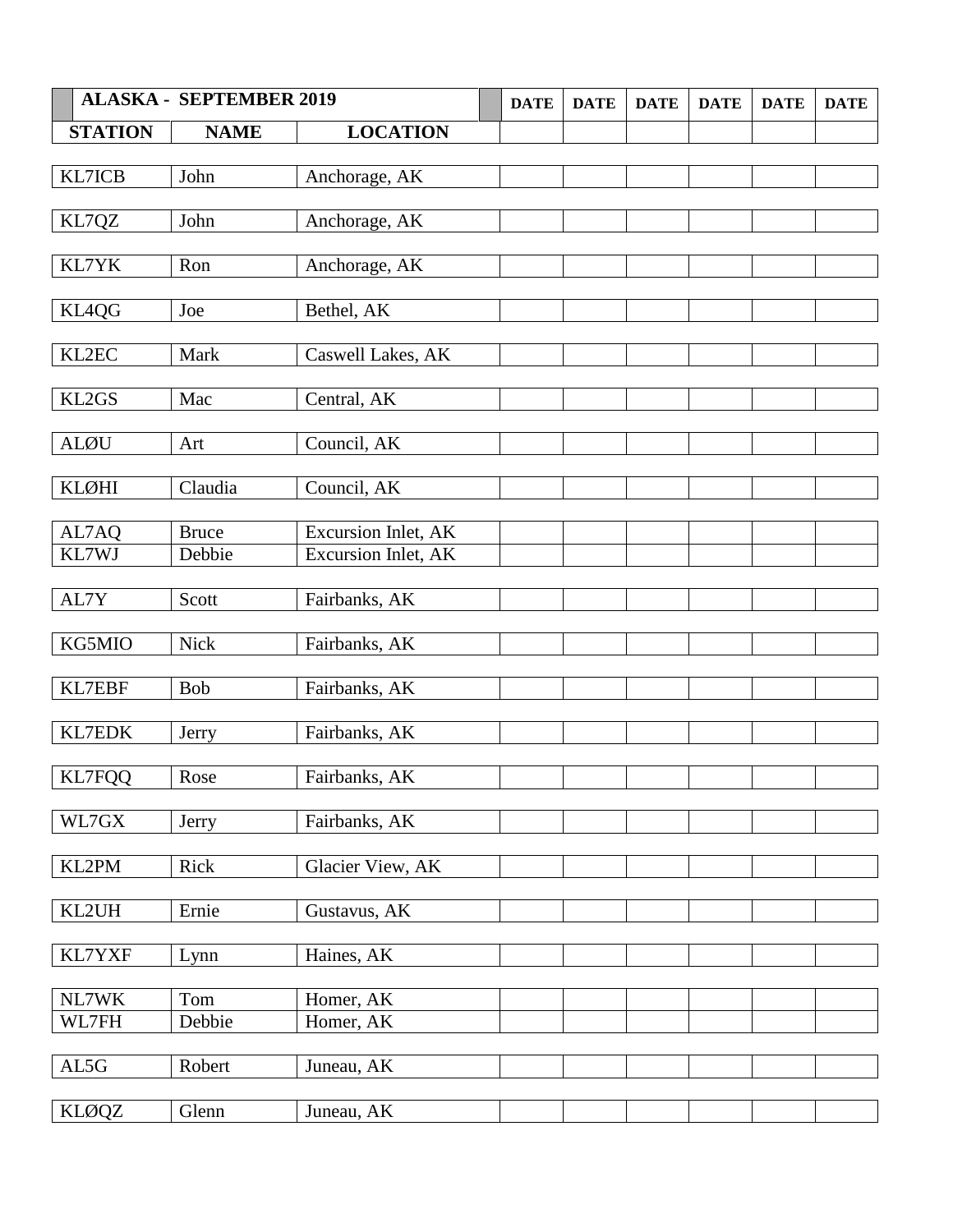| KL7HFI        | Jerry         | Juneau, AK                 |  |  |  |
|---------------|---------------|----------------------------|--|--|--|
| KL7 IWC       | Larry         | Juneau, AK                 |  |  |  |
|               |               |                            |  |  |  |
| KL7IYD        | Jim           | Juneau, AK                 |  |  |  |
|               |               |                            |  |  |  |
| NL3A          | <b>Bill</b>   | Juneau, AK                 |  |  |  |
| WL7BKA        | Dave          | Juneau, AK                 |  |  |  |
|               |               |                            |  |  |  |
| WL7UQ         | Greg          | Kasilof, AK                |  |  |  |
| WL7UR         | Karen         | Kasilof, AK                |  |  |  |
|               |               |                            |  |  |  |
| <b>KL4CA</b>  | Saunya        | Ketchikan, AK              |  |  |  |
| <b>KL4CB</b>  | Allen         | Ketchikan, AK              |  |  |  |
|               |               |                            |  |  |  |
| KL7GIH        | Chris         | Ketchikan, AK              |  |  |  |
| KL7NC         | Bob           | Ketchikan, AK              |  |  |  |
|               |               |                            |  |  |  |
| NL7LL         | Gary          | Ketchikan, AK              |  |  |  |
|               |               |                            |  |  |  |
| WL7AUV        | Leroy         | Ketchikan, AK              |  |  |  |
|               |               |                            |  |  |  |
| <b>NØSUB</b>  | Don           | Montana Creek, AK          |  |  |  |
| AL7LW         | Larry         | Nikiski, AK                |  |  |  |
| AL7LX         | <b>Brenda</b> | Nikiski, AK                |  |  |  |
|               |               |                            |  |  |  |
| KL7IQQ        | Larry         | Nikiski, AK                |  |  |  |
|               |               |                            |  |  |  |
| <b>KL7JHR</b> | Dennis        | Ninilchik, AK              |  |  |  |
| KL7KL         | Martha        | Ninilchik, $\overline{AK}$ |  |  |  |
| KL7JFT        | Don           | Palmer, AK                 |  |  |  |
| KL2FA         | Carol         | Palmer, AK                 |  |  |  |
|               |               |                            |  |  |  |
| N7FXX         | Claude        | Palmer, AK                 |  |  |  |
|               |               |                            |  |  |  |
| WL7UL         | John          | Peters Creek, AK           |  |  |  |
|               |               |                            |  |  |  |
| <b>KE7FXM</b> | Jimmy         | Prince of Wales Isl., AK   |  |  |  |
|               |               |                            |  |  |  |
| AL6G          | Mike          | Sitka, AK                  |  |  |  |
| <b>KL7AN</b>  | Van           | Soldotna, AK               |  |  |  |
|               |               |                            |  |  |  |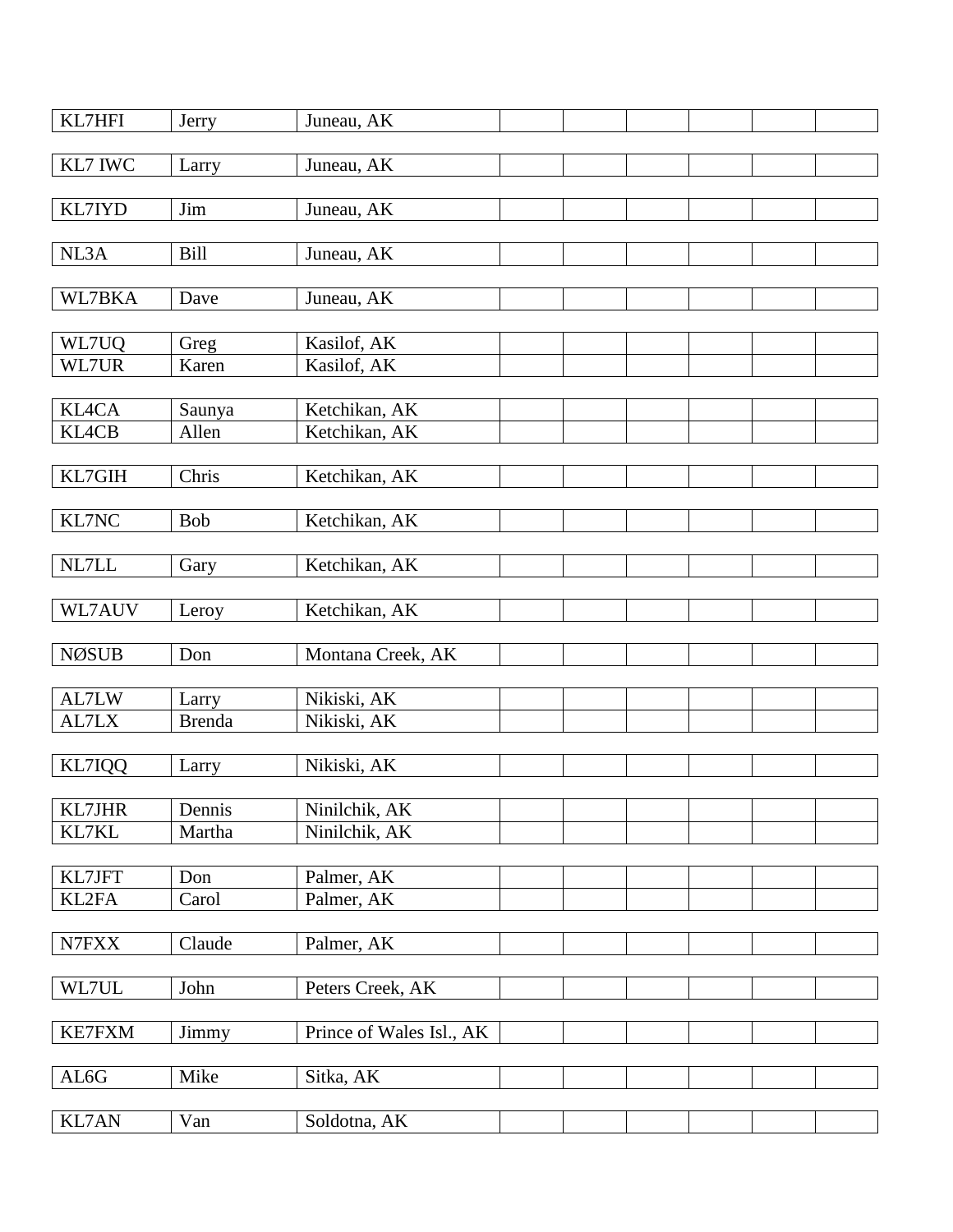| <b>WA1FVJ</b>                  | Ed                  | Soldotna, AK               |  |  |  |
|--------------------------------|---------------------|----------------------------|--|--|--|
|                                |                     |                            |  |  |  |
| <b>WWØTT</b>                   | Don                 | Soldotna, AK               |  |  |  |
| <b>KLØBK</b>                   | Tom                 |                            |  |  |  |
|                                |                     | Sourdough, AK              |  |  |  |
| AL7AC                          | <b>Will</b>         | Sterling, AK               |  |  |  |
|                                |                     |                            |  |  |  |
| KL3CV                          | Tim                 | Sterling, AK               |  |  |  |
|                                |                     |                            |  |  |  |
| WL7UP                          | Ward                | Sterling, AK               |  |  |  |
|                                |                     |                            |  |  |  |
| KL7ST                          | Stanton             | Tok, AK                    |  |  |  |
| <b>KLØWX</b>                   | Hal                 | Trapper Creek, AK          |  |  |  |
| <b>KL1AU</b>                   | Nancy               | Trapper Creek, AK          |  |  |  |
|                                |                     |                            |  |  |  |
| N7HRO                          | Dennis              | Two Rivers, AK             |  |  |  |
|                                |                     |                            |  |  |  |
| AL <sub>4</sub> O              | Larry               | Valdez, AK                 |  |  |  |
| KL3SG                          | Dee                 | Valdez, AK                 |  |  |  |
| KL1IO                          | Jim                 | Valdez, AK                 |  |  |  |
|                                |                     |                            |  |  |  |
| WL7N                           | Mark                | Ward Cove, AK              |  |  |  |
|                                |                     |                            |  |  |  |
| <b>KL4AD</b>                   | Eric                | Wasilla, AK                |  |  |  |
|                                |                     |                            |  |  |  |
| <b>KL7ILA</b><br><b>KL7IRE</b> | Mike<br>Zanna       | Wasilla, AK<br>Wasilla, AK |  |  |  |
|                                |                     |                            |  |  |  |
| KL7KH                          | Jim                 | Wasilla, AK                |  |  |  |
|                                |                     |                            |  |  |  |
| NL7S                           | Bob                 | Wasilla, AK                |  |  |  |
|                                |                     |                            |  |  |  |
| N7MVR                          | Paul                | Willow, AK                 |  |  |  |
|                                |                     |                            |  |  |  |
| <b>KL7HRN</b>                  | $\operatorname{Ed}$ | Wolf Lake, AK              |  |  |  |
| NL7QT                          | Don                 | Wrangell Island, AK        |  |  |  |
| <b>KLØVW</b>                   | Bonnie              | Wrangell Island, AK        |  |  |  |
|                                |                     |                            |  |  |  |

| <b>ALASKA TOTAL</b>                         |  |  |  |
|---------------------------------------------|--|--|--|
|                                             |  |  |  |
| <b>TOTAL CHECK-INS (INCLUDING VISITORS)</b> |  |  |  |
|                                             |  |  |  |
| <b>TOTAL FORMAL TRAFFIC</b>                 |  |  |  |